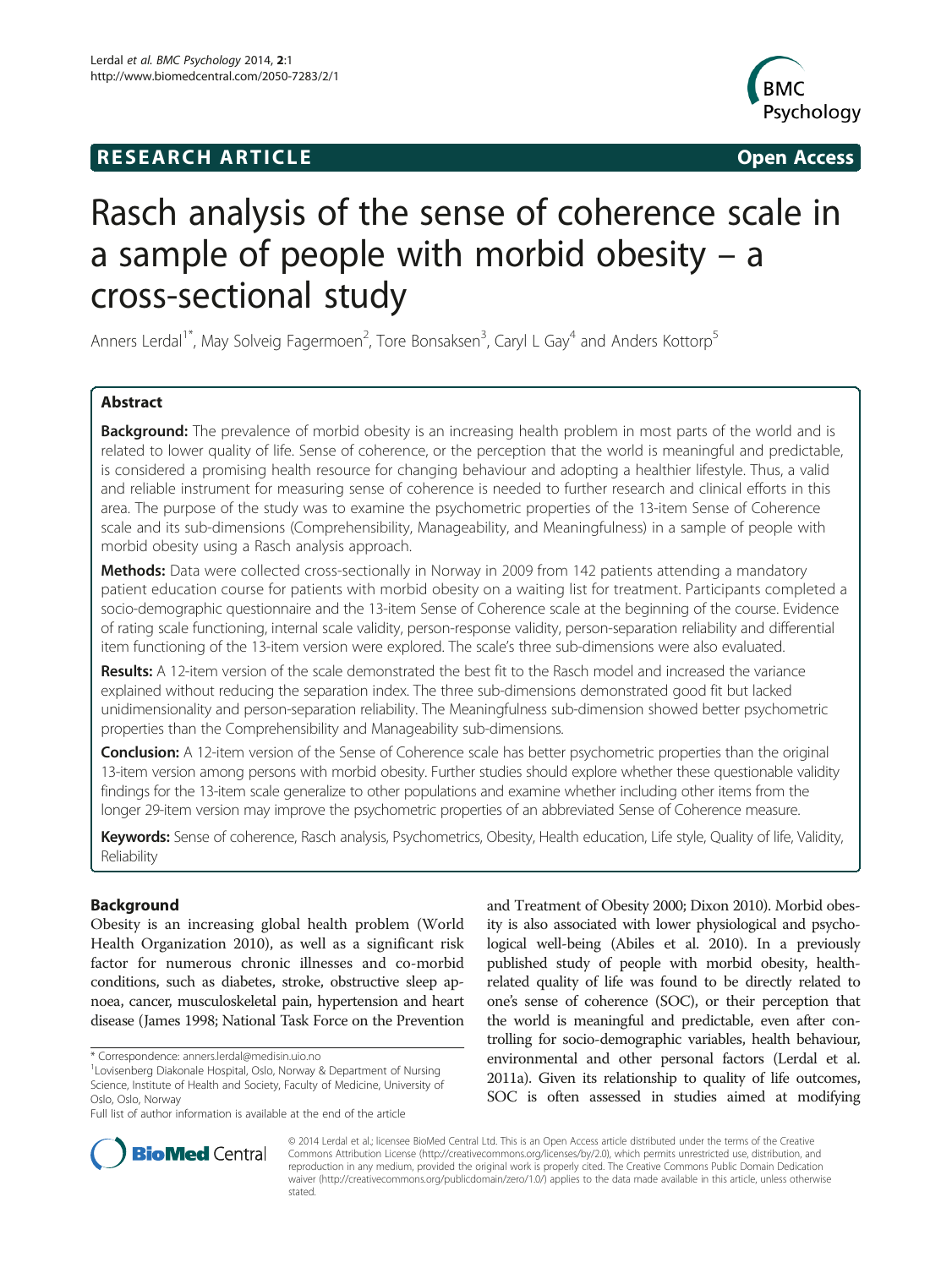participants' views and management of their health problems (Eriksson and Lindstrom [2006\)](#page-8-0) and evaluating the effectiveness of health education.

SOC is a concept in the salutogenic theory introduced by Antonovsky ([1987](#page-8-0)). He argued SOC to be "a major determinant of maintaining one's position on the health ease/dis-ease continuum and of movement toward the health end." (Antonovsky [1987](#page-8-0), p. 18). A systematic review on SOC-related research concluded that it may be a promising health promoting resource to strengthen resilience and to develop positive subjective health. According to Antonovsky, SOC is comprised of three dimensions: a cognitive one (comprehensibility), an instrumental one (*manageability*), and a motivational one (meaningfulness). The participants in our study attended a patient education course that was grounded in salutogenic theory and cognitive behavior theory and that emphasized the participants' work in uncovering hidden resources, strengthening their self-concept and social skills, and raising their consciousness about lifestyle choices. To measure changes in SOC among participants after attending such a course, a valid and reliable measure of SOC and its sub-dimensions is needed. Thus, both SOC in general and each sub-dimension were analyzed in this study.

SOC is typically measured using the 29-item Orientation to Life Questionnaire, also known as the SOC-29, developed by Antonovsky ([1987\)](#page-8-0). Initially the instrument was constructed to test the core hypothesis from the salutogenic theory, i.e. the causal relationship between persons' SOC and health status (Antonovsky [1987\)](#page-8-0). It has been used in several intervention and longitudinal studies to describe changes in SOC and their relationship to other health-related variables (Langeland et al. [2006](#page-8-0); Bergman et al. [2009](#page-8-0); Forsberg et al. [2010\)](#page-8-0).

The SOC-13 (see Table [1](#page-2-0)) is a widely used short form of the original SOC-29, and includes items from each the three sub-dimensions of SOC: Meaningfulness (4 items), Manageability (4 items), and Comprehensibility (5 items). Although the psychometric properties of the SOC-13 have not been evaluated among people with morbid obesity, several prior studies have evaluated the SOC-13 in other populations using both classical and modern test theory approaches.

A recent study of healthy people older than 65 years evaluated the psychometric properties of the SOC-13 in The Netherlands (Naaldenberg et al. [2011\)](#page-9-0). Responses were analyzed using inter-item correlation, Cronbach's alpha, cluster analysis and exploratory factor analyses. The study showed that items #2 and #4 performed poorly. Item #2 asks 'Has it happened in the past that you were surprised by the behaviour of people whom you thought you knew well?, with response alternatives ranging from: 1= 'never happened' to 7= 'always happened.' Item #4 states 'Until now your life *has had:*' with response alternatives ranging from:  $1 = 'no$ clear goals or purpose at all' to  $7$  = 'very clear goals or purpose.' The study reported that excluding these two items in an 11-item version resulted in better psychometric properties than the SOC-13. The SOC-13 was also evaluated in a group of college undergraduates in the US using confirmatory factor analyses (Hittner [2007\)](#page-8-0). The author reported that the SOC-13 had a good fit to a common factor model with a single latent SOC construct. Hagquist and Andrich ([2004](#page-8-0)) evaluated the SOC-13 using Rasch analysis in a Swedish sample of 868 eighteen-year-old students in upper secondary school. The study revealed uniform differences between girls and boys, i.e., the girls scored relatively higher on item #1 ('Do you have the feeling that you don't really care about what goes on around  $you?')$  and the boys scored relatively higher on item #3 ('Has it happened that people whom you counted on disappointed you?') and item #10 ('Many people—even those with a strong character — sometimes feel like sad sacks (losers) in certain situations. How often have you felt this way in the past?'). Furthermore, the study showed that the separation index increased when item #11 ('When something happened, have you generally found that:' [response alternative ranging from 1: you over-estimated or underestimated its importance to 7: you saw things in the right proportion]) was deleted from the analysis.

These prior studies suggest that certain items may pose threats to the reliability and validity of the SOC-13 and highlight the need for it to be evaluated among persons with chronic health conditions, such as morbid obesity as well. Furthermore, none of the prior studies have evaluated the psychometric properties of the subdimensions, which may yield valuable information about the SOC construct as well as the utility of using the subdimension scores.

In 2001, the World Health Organization launched a theoretical framework (World Health Organization [2001](#page-9-0)) describing multiple domains, i.e. personal factors, which are considered important for understanding peoples' health and for performing health research. In order to estimate aspects of these domains in a valid manner, it is crucial to ensure that the measures generated from instruments such as the SOC scale are not multidimensional or biased in other ways. To our knowledge, the SOC-13 scale has not been assessed using a Rasch analysis approach in a sample other than healthy adolescents (Hagquist and Andrich [2004\)](#page-8-0). Given its application in the field of health education, further psychometric evaluation is warranted among adults and persons with chronic illness or other health problems. Furthermore, the sub-dimensions of the SOC-13 have never been analyzed using a Rasch analysis approach.

Thus, the aim of this study was to examine the psychometric properties of the SOC-13 total scale and its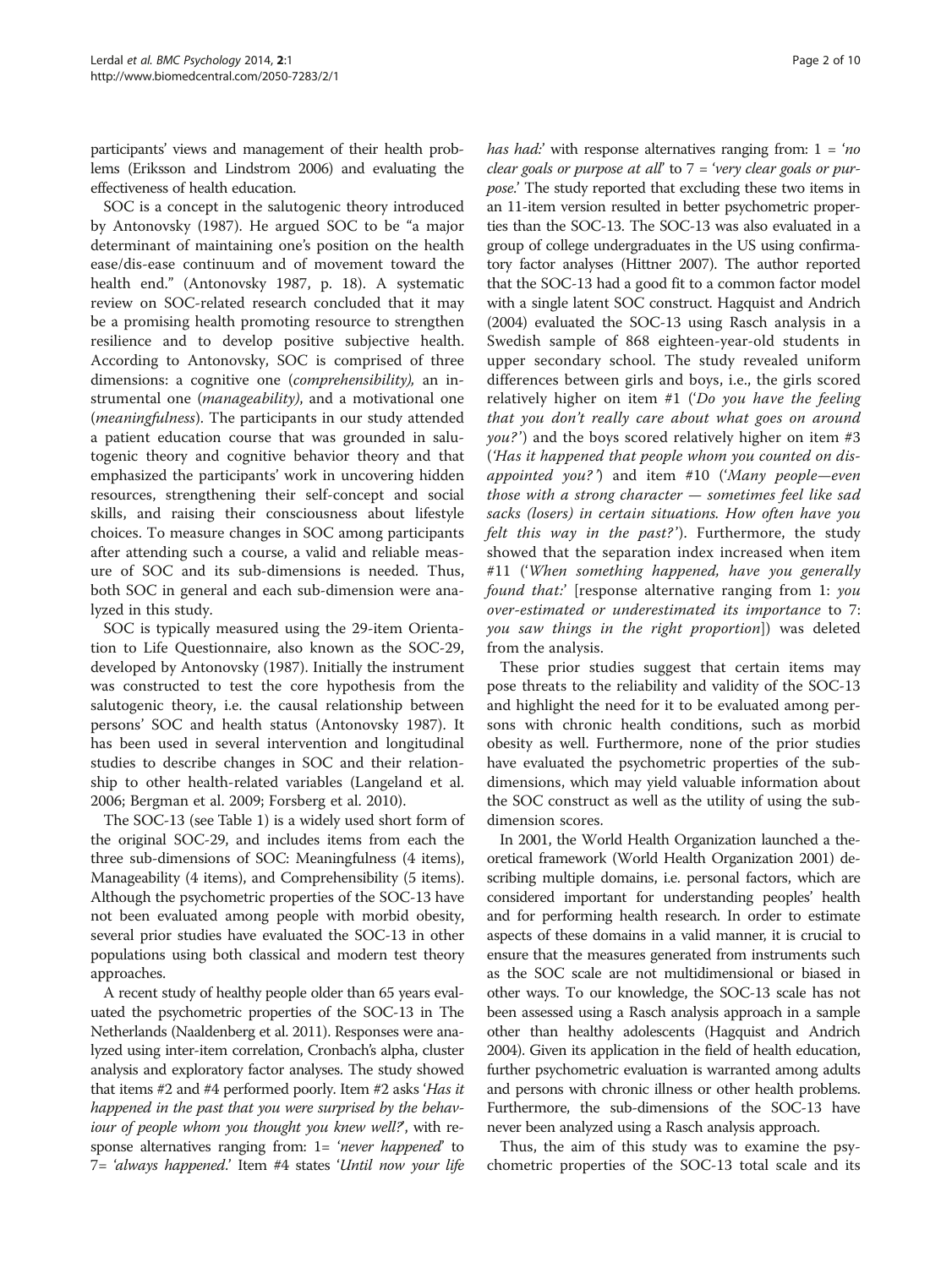| Item | <b>Dimension</b> | Coding | Question                                                                                                                                                    |                                                                                                               |   |                |   |                                        |                              |  |
|------|------------------|--------|-------------------------------------------------------------------------------------------------------------------------------------------------------------|---------------------------------------------------------------------------------------------------------------|---|----------------|---|----------------------------------------|------------------------------|--|
|      | ME               | Rev    | Do you have the feeling that you don't really care about what goes on around you?                                                                           |                                                                                                               |   |                |   |                                        |                              |  |
|      |                  |        |                                                                                                                                                             | $\overline{2}$                                                                                                | 3 | $\overline{4}$ | 5 | 6                                      | $\overline{7}$               |  |
|      |                  |        | Seldom or never                                                                                                                                             |                                                                                                               |   |                |   |                                        | Very often                   |  |
| 2    | CO               | Rev    |                                                                                                                                                             | Has it happened in the past that you were surprised by the behavior of people whom you thought you knew well? |   |                |   |                                        |                              |  |
|      |                  |        |                                                                                                                                                             | $\overline{2}$                                                                                                | 3 | $\overline{4}$ | 5 | 6                                      | 7                            |  |
|      |                  |        | Never happened                                                                                                                                              |                                                                                                               |   |                |   |                                        | Always happened              |  |
| 3    | <b>MA</b>        | Rev    |                                                                                                                                                             | Has it happened that people whom you counted on disappointed you?                                             |   |                |   |                                        |                              |  |
|      |                  |        |                                                                                                                                                             | $\overline{2}$                                                                                                | 3 |                | 5 | 6                                      | $\overline{7}$               |  |
|      |                  |        | Never happened                                                                                                                                              |                                                                                                               |   |                |   |                                        | Always happened              |  |
|      | ME               |        | Until now your life has had:                                                                                                                                |                                                                                                               |   |                |   |                                        |                              |  |
|      |                  |        |                                                                                                                                                             | 2                                                                                                             | 3 | $\overline{4}$ | 5 | 6                                      | $\overline{7}$               |  |
|      |                  |        | No clear goals<br>or purpose at all                                                                                                                         |                                                                                                               |   |                |   |                                        | Very clear goals and purpose |  |
| 8    | <b>CO</b>        |        | Do you have very mixed-up feelings and ideas?                                                                                                               |                                                                                                               |   |                |   |                                        |                              |  |
|      |                  |        |                                                                                                                                                             | $\overline{2}$                                                                                                | 3 | $\overline{4}$ | 5 | 6                                      | $\overline{7}$               |  |
|      |                  |        | Very often                                                                                                                                                  |                                                                                                               |   |                |   |                                        | Very seldom or never         |  |
| 10   | <b>MA</b>        | Rev    | Many people—even those with a strong character— sometimes feel like sad sacks (losers) in certain situations. How often have you felt this way in the past? |                                                                                                               |   |                |   |                                        |                              |  |
|      |                  |        |                                                                                                                                                             | $\overline{2}$                                                                                                | 3 | $\overline{4}$ | 5 | 6                                      | $\overline{7}$               |  |
|      |                  |        | Never                                                                                                                                                       |                                                                                                               |   |                |   |                                        | Very often                   |  |
| 11   | CO               |        | When something happened, have you generally found that:                                                                                                     |                                                                                                               |   |                |   |                                        |                              |  |
|      |                  |        |                                                                                                                                                             | $\overline{2}$                                                                                                | 3 | $\overline{4}$ | 5 | 6                                      | $\overline{7}$               |  |
|      |                  |        | You overestimated or<br>underestimated its importance                                                                                                       |                                                                                                               |   |                |   | You saw things in the right proportion |                              |  |

<span id="page-2-0"></span>Table 1 Example of items from the Sense of Coherence scale 13-item version (SOC-13), its sub-dimensions and coding

 $\overline{Note: CO}$  = Comprehensability, MA = Manageability, ME = Meaningfulness, Rev = reversed coding.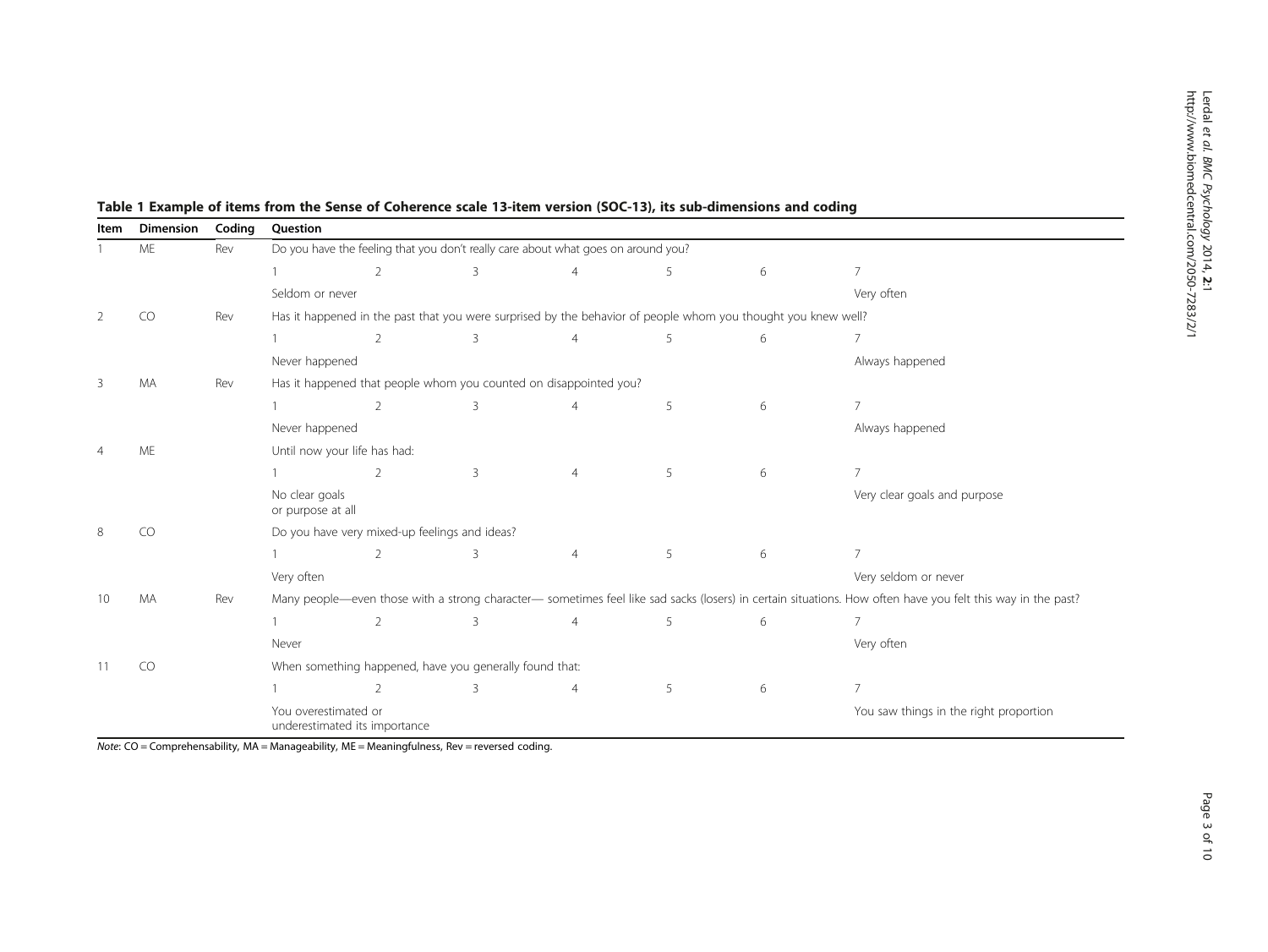three sub-dimensions in a sample of people with morbid obesity. The specific objectives were to assess: 1) the functioning of the rating scales used in the SOC-13 items, 2) the fit of the SOC-13 items to the Rasch model, 3) unidimensionality, 4) person-response validity, and 5) person-separation reliability, as demonstrated by the scale's ability to separate a sample into distinct levels of SOC.

## **Methods**

This article reports findings from a prospective longitudinal study in which questionnaire data were collected at six time points: at the beginning of a patient education course, 2 weeks after the course, and 3, 6, 12 and 24 months after course completion. Only cross-sectional data from the first time point are analysed in this article.

## Sample and procedures

A convenience sample of participants was recruited at three different sites on the first or second day of 10 mandatory courses held in the spring of 2009. All 185 participants attending the courses were given verbal and written information about the study and invited to participate. Of these, 142 (76.8%) gave their written consent to participate, completed the questionnaire in a secluded room on-site and returned it in a sealed envelope. The project representative collected the envelopes.

## **Instruments**

This study used the Norwegian language version of the previously described SOC-13 (Antonovsky [1987\)](#page-8-0). The translation from English into Norwegian was conducted using standard back and forth translation procedures (Guillemin et al. [1993](#page-8-0)). Responses are recorded on a 7-point Likert-type scale with varying response anchors. A person's SOC-13 total score is calculated by summing all item scores (range 13–91), with higher scores indicating a stronger SOC. For the purpose of this analysis, separate sub-dimension scores were based on the 4 meaningfulness items, the 4 manageability items, and the 5 comprehensibility items. The SOC-13 has been reported as a reliable and valid instrument (Eriksson and Lindstrom [2005\)](#page-8-0).

## Ethics

The Regional Medical Research Ethics Committee of Norway (REK S-08662c 2008/17575; NCT 01336725), and the Norwegian Data Inspectorate and the Ombudsman of Oslo University Hospital approved the study. All participants signed an informed consent form.

## Statistical analysis

The SOC-13 was analyzed using a Rasch model for several reasons. First, the SOC-13 items represent different dimensions of SOC that are assumed to vary in their degree of challenge. Rasch models adjust the final person measures based on relative differences in item challenge, thereby providing more precise estimates of a person's SOC. Rasch models are also suitable for evaluating data that have items missing at random. Even though 12 item scores out of 1846 (0.7%) were missing among the 142 participants, all available data could be used with the Rasch model, and no data were excluded (Linacre [2011](#page-9-0); Bond and Fox [2001;](#page-8-0) Wright and Stone [1979\)](#page-9-0).

The Rasch analysis converts the SOC-13 raw item scores into measures with equal intervals using a logarithmic transformation of the odds probabilities of each response. The transformation provides both an estimation/measure of a person's SOC as well as estimates of item challenge along a calibrated continuum (from low to high SOC). But before using the measures for further statistical analyses, it is crucial that the response patterns on persons and items demonstrate acceptable levels of validity. For this project, a Rasch partial credit model was applied in the analysis because it is designed for scales where ratings may differ across items, as the anchors in the SOC-13 items are formulated differently and may not function in a similar manner across all items (e.g. item #1 'Do you have the feeling that you don't really care about what goes on around you?' with response anchors: 'Seldom or never' versus 'Very often', and item #4 'Until now your life has had:' with response anchors: 'No clear goals or purpose at all' versus 'Very clear goals and purpose'). The analyses were conducted using a seven-step approach, which has also been used in previous studies (Lerdal et al. [2010;](#page-9-0) Lerdal and Kottorp [2011;](#page-9-0) Lerdal et al. [2011b\)](#page-9-0). The steps are shown in Table [2](#page-4-0). The WINSTEPS analysis software program, version 3.69.1.16 was used to analyze the data (Linacre [2009\)](#page-9-0).

In the first step, the psychometric properties of the rating scales used in the SOC-13 were evaluated according to the following criteria: a) the average calibration for each step category on each item should advance monotonically, and b) outfit mean square  $(MnSq)$  values for each step category calibration should be less than 2.0 (Linacre [2004](#page-9-0)). In the second step, the fit of the item responses to the Rasch model assertions was analysed. The third step evaluated evidence of unidimensionality by conducting a principal component analysis. The fourth step evaluated aspects of person-response validity, and the fifth step estimated the ability of the SOC-13 to reliably separate the participants into distinct groups (i.e., person-separation reliability). The sixth step explored the internal consistency in the SOC-13, and the seventh step assessed uniform differential item functioning (DIF) within the SOC-13 items.

Item and person goodness-of-fit statistics were used to assess internal-scale validity (step 2) and person-response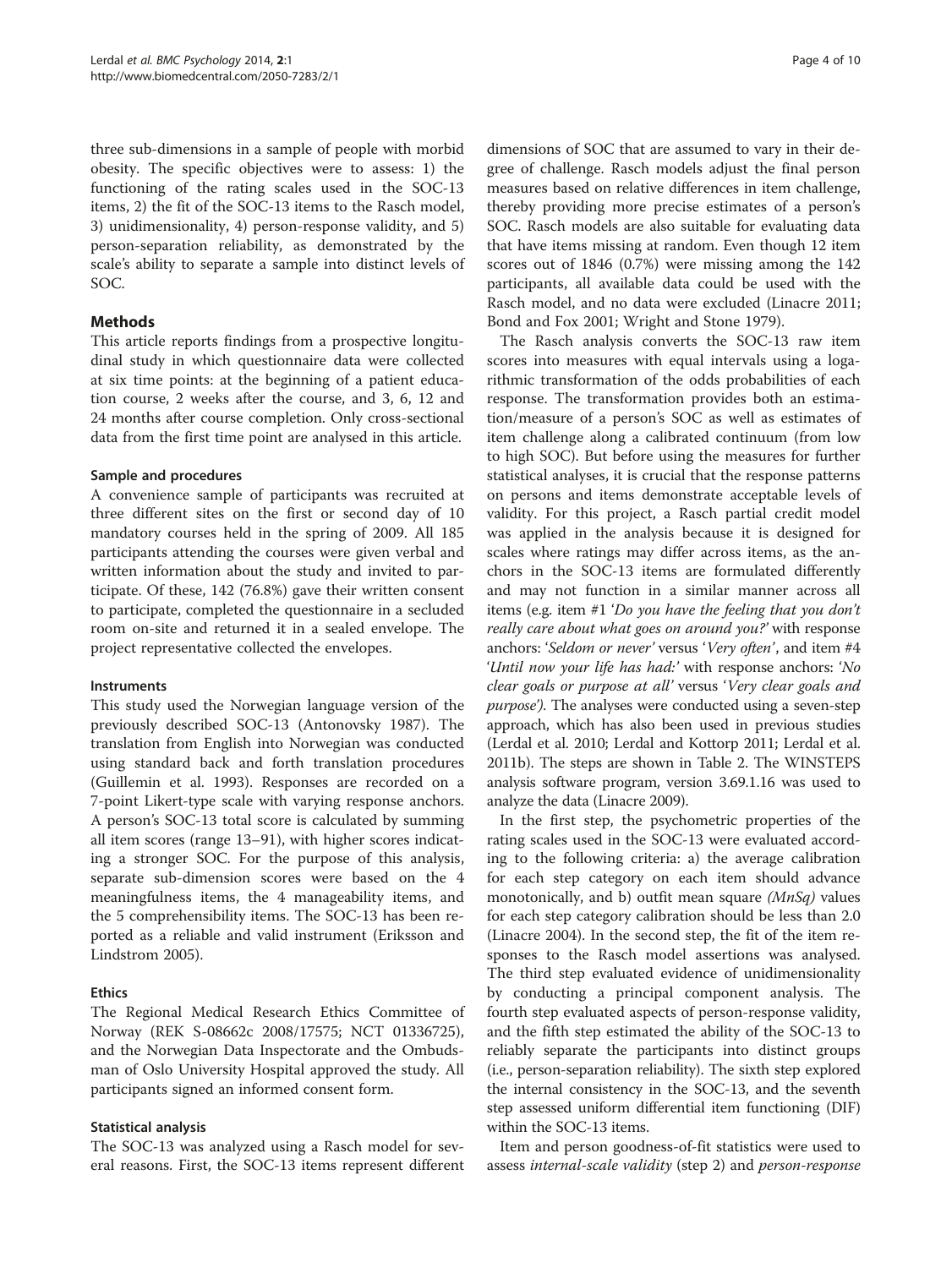| <b>Steps</b>   | Psychometric property               | Measuring                                                                                             | Statistical approach              |
|----------------|-------------------------------------|-------------------------------------------------------------------------------------------------------|-----------------------------------|
|                | Rating scale functioning            | Does the rating scale function consistently across items?                                             |                                   |
| 2              | Internal scale validity             | How well do the actual item responses match the expected<br>responses from the Rasch model?           | Item goodness-of-fit statistics   |
| 3              | Internal scale validity             | Is the scale unidimensional?                                                                          | Principal component analysis      |
| $\overline{4}$ | Person-response validity            | How well do the actual individual responses match the expected<br>responses from the Rasch model?     | Person goodness-of-fit statistics |
| 5              | Person-separation reliability       | Can the scale distinguish at least two distinct levels of sense of<br>coherence in the sample tested? | Person-separation index           |
| 6              | Internal consistency                | Are item responses consistent with each other?                                                        | Cronbach's alpha coefficient      |
| 7              | Differential item functioning (DIF) | Are item difficulty calibrations stable in relation to demographic<br>and clinical variables?         | Mantel-Haenszel statistics        |

<span id="page-4-0"></span>Table 2 Overview of the analytic process using a Rasch model approach

validity (step 4). These statistics were based on mean square (MnSq) residuals and standardized z-values for all items and persons and indicate the degree of match between actual responses on the SOC-13 items and the expected responses based on the Rasch model. Goodnessof-fit statistics can be evaluated using infit and/or outfit statistics. Because *infit* statistics are more informative when exploring the fit of items and persons (Bond and Fox [2007](#page-8-0); Wright and Masters [1982\)](#page-9-0), we chose to focus on infit statistics for this analysis. For assessing item goodness-of-fit in step 2, we used a sample-size adjusted Rasch analysis of the sense of coherence scale in a sample of people with morbid obesity – a cross-sectional study criterion of infit  $MnSq$ values between 0.7 and 1.3 logits (Smith et al. [2008\)](#page-9-0). The criterion for evaluating person goodness-of-fit was to accept infit *MnSq* values ≤ 1.4 logit and/or an associated *z* value < 2 (Nilsson and Fisher [2006;](#page-9-0) Patomella et al. [2006](#page-9-0)). It is generally accepted that, by chance, 5% of the sample may fail to demonstrate acceptable goodness-of-fit without a serious threat to person-response validity (Kottorp et al. [2003;](#page-8-0) Patomella et al. [2006](#page-9-0)).

To assess unidimensionality in step 3, a principal component analysis (PCA) of residuals was performed to identify the presence of additional explanatory dimensions in the data (Linacre 2009). The two criteria were: 1) the first latent dimension should explain at least 50% of the total variance, and, 2) any additional dimension should explain < 5% of the remaining variance of residuals (Linacre [2011](#page-9-0)). In step 5, a person-separation index of 1.5 was required to ensure that the SOC scale could differentiate people with at least two different levels of SOC. For the purpose of comparison to more traditional reliability estimates, the Rasch-equivalent Cronbach's alpha statistic was also reported (Fisher [1992](#page-8-0)).

The SOC scale is based upon Antonovsky's theory, and he initially suggested that only the SOC total score should be used. Thus, we first evaluated the SOC-13 total scale according to the process described above. However, because findings based on

the three sub-scales have also been reported (Madarasova et al. [2010;](#page-9-0) Veenstra et al. [2005](#page-9-0)), we then evaluated each of the SOC-13 sub-dimensions (Meaningfulness, Comprehensibility and Manageability) in the same manner. If the rating scale did not function according to the criterion set, we followed Linacre's recommendation to collapse scale steps (Linacre [2004](#page-9-0)). If any of the items did not demonstrate acceptable goodness-of-fit to the model according to the set criteria, one item at a time was removed and psychometric properties were reanalyzed with the remaining items. This procedure was then repeated until all items demonstrated acceptable goodness-of-fit. After each item removal, unidimensionality, person-response validity, and reliability of the SOC measures were re-evaluated as described above. The process above was first used to evaluate the SOC-13 total scale because it is typically used to generate a single total score, but the process was also repeated for each sub-dimension of the SOC-13 to generate additional understanding of the three component concepts.

Finally, DIF analyses were performed to evaluate the stability of SOC-13 response patterns across different sociodemographic groups (step 7). The magnitude of DIF was evaluated based on Mantel-Haenszel statistics for polytomous scales using log-odds estimators (Mantel [1963,](#page-9-0) Mantel & Haenzel [1959](#page-9-0)) as reported by the WINSTEPS program,  $(p < .01$  with Bonferroni correction).

PASW Statistics Version 18.0.1 software was used to describe demographic data.

#### Results

#### Sample characteristics

Mean age of the 142 participants in the study sample was 42.5 years  $(SD = 10.4)$  and 100  $(70.4%)$  were women. Seventy-three (51.4%) lived in a paired relationship (missing responses = 2). Among the participants,  $123$  (87.9%) had Norwegian ethnic background (missing = 2).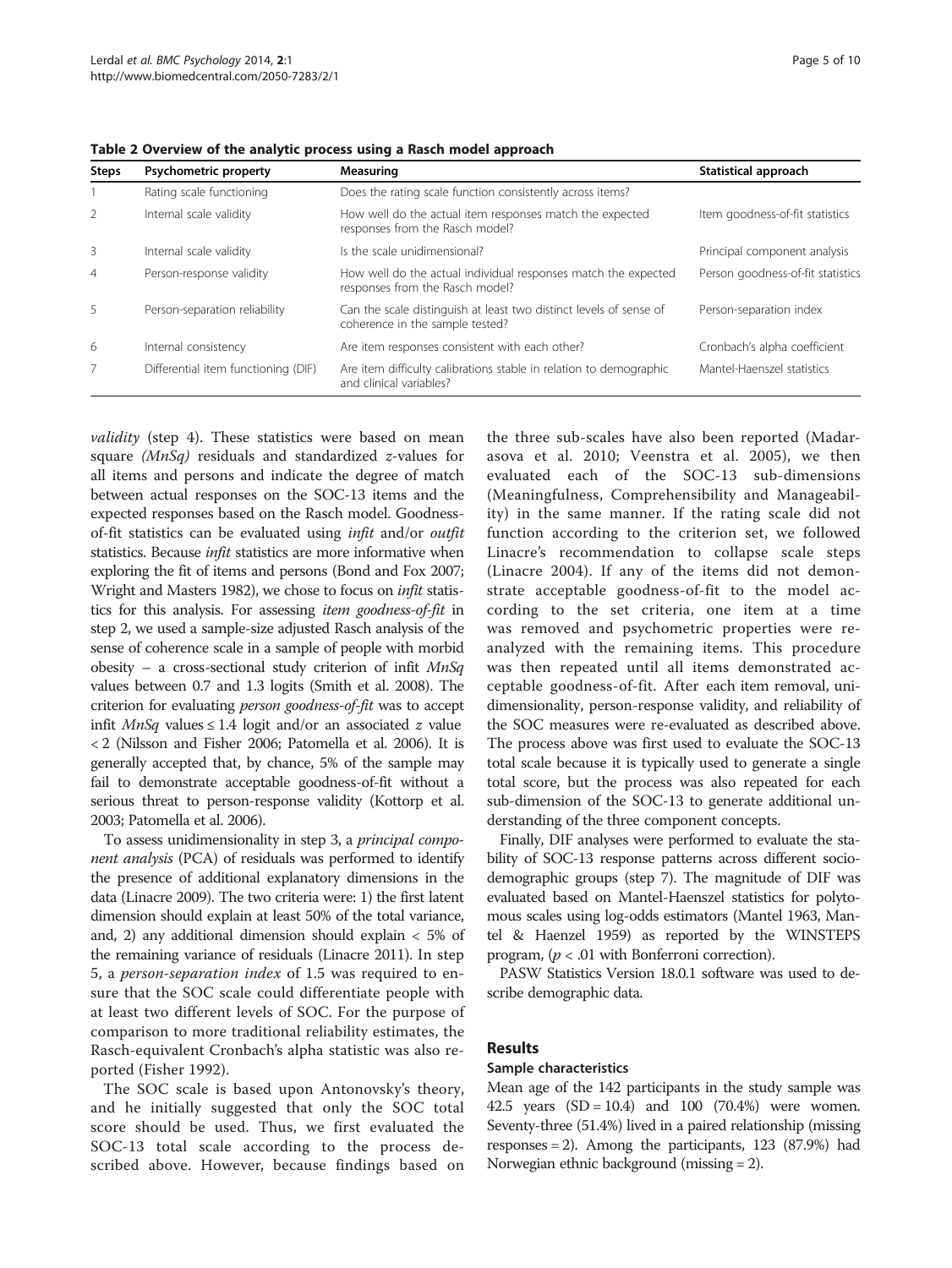#### <span id="page-5-0"></span>Rating scale functioning for each SOC-13 item (step 1)

When evaluating rating scale function, items #2, #3, #4, #7 and #11 did not meet the set criteria. The average step calibration measures did not advance monotonically in these items, although all items were associated with acceptable outfit  $MnSq$  values for all category step calibrations in these items. The other eight items demonstrated acceptable values. We therefore collapsed the category steps that were problematic in these items (category steps  $1-2$  in items  $\#2$ ,  $\#3$  and  $\#7$ ; category steps 1–3 in #11; and category steps 6–7 in items #2, #3 and #4) before proceeding to the other analyses.

## Item fit (step 2), unidimensionality (step 3), personresponse validity (step 4), reliability (step 5), and internal consistency (step 6) for the SOC-13 total scale

In the analysis of the SOC-13 total scale, all items but one (item #1) demonstrated acceptable goodness-of-fit to the Rasch model. The Rasch model explained 39.0% of the total variance in the dataset. The secondary dimension explained an additional 10.0% of the remaining variance, which was higher than expected (See Table 3). Therefore, evidence of unidimensionality was mixed for the SOC-13 total scale. The proportion of participants that did not demonstrate acceptable goodness-of-fit to the Rasch model was 7.0% in the SOC-13 total scale. None of the participants demonstrated maximum and minimum scores (ceiling and floor effects) across the SOC-13 scale, as shown in Table 3. The separation index was 2.05 with an associated Cronbach's alpha coefficient of 0.81.

Since item #1 did not meet the criteria for item fit, we excluded this item and re-analysed the remaining 12 items. The outcomes changed only marginally in the reduced version (See Table 3), so we concluded that the SOC-12 improved item fit and did not decrease the

separation index of the tool. In Figure [1](#page-6-0) we present the items of the SOC-12 along a linear continuum. The items in the Meaningfulness sub-dimension are at the lower end of the continuum, indicating that these items are easier to agree with in general and, therefore, more fundamental to increasing SOC, as compared to the other sub-dimensions.

#### Differential item functioning (DIF) of the SOC-12 (step 7)

We then analyzed the presence of DIF in relation to socio-demographic variables in the SOC-12. There was no significant DIF in any of the items in relation to age group or cohabitant status. Only item #8 ('Do you have very mixed-up feelings and ideas?') demonstrated DIF in relation to gender, with the women scoring higher than expected by the Rasch model. As only one item demonstrated uniform DIF across all iterations of the SOC-12, we concluded that the presence of DIF in the SOC-12 was minimal.

## Relationships between SOC-12 total scores and Raschbased measures

We also evaluated the bivariate relationship between the SOC-12 total scores and the Rasch-based SOC-12 measures generated from WINSTEPS. We decided to use the 12-item version of the SOC scale because it did not demonstrate any item misfit, which is considered a threat to validity. The correlation coefficient between the two measures was 0.98 ( $p < .001$ ), supporting the concurrent validity between the total scores (sum of raw scores) and the Rasch-based SOC-12 measures. Next, we proceeded to evaluate each of the SOC sub-dimensions in the same manner to see if we could establish a higher level of sensitivity with an acceptable level of evidence of item and person-response validity.

Table 3 Evaluation of psychometric properties of the SOC total scale and its three sub-dimensions (N = 142)

|                |                                               |                     | <b>SOC Total scale</b> | <b>SOC Sub-dimensions</b>          |                                |                            |  |
|----------------|-----------------------------------------------|---------------------|------------------------|------------------------------------|--------------------------------|----------------------------|--|
| Step           |                                               | Original (13 items) | Reduced (12 items)     | <b>Meaningfulness</b><br>(4 items) | Comprehensibility<br>(5 items) | Manageability<br>(4 items) |  |
| 2              | Item misfit                                   | #1                  | None                   | None                               | None                           | None                       |  |
| 3              | Variance explained                            |                     |                        |                                    |                                |                            |  |
|                | 1 <sup>st</sup> dimension %                   | 39.0%               | 39.1%                  | 58.4%                              | 43.4%                          | 52.3%                      |  |
|                | $2nd$ dimension %                             | 10.0%               | 10.5%                  | 15.8%                              | 18.3%                          | 20.0%                      |  |
| $\overline{4}$ | Person misfit, n (%)                          | 10(7.0)             | 11(7.7)                | 8(5.6)                             | 9(6.3)                         | 7(4.9)                     |  |
|                | Maximum score, n (%)                          | None                | None                   | None                               | None                           | None                       |  |
|                | Minimum score, n (%)                          | None                | None                   | None                               | None                           | None                       |  |
| 5              | Person-separation index<br>(without extremes) | 2.05                | 2.01                   | 1.71                               | 1.30                           | 1.46                       |  |
| 6              | Cronbach's alpha                              | 0.81                | 0.80                   | 0.74                               | 0.63                           | 0.74                       |  |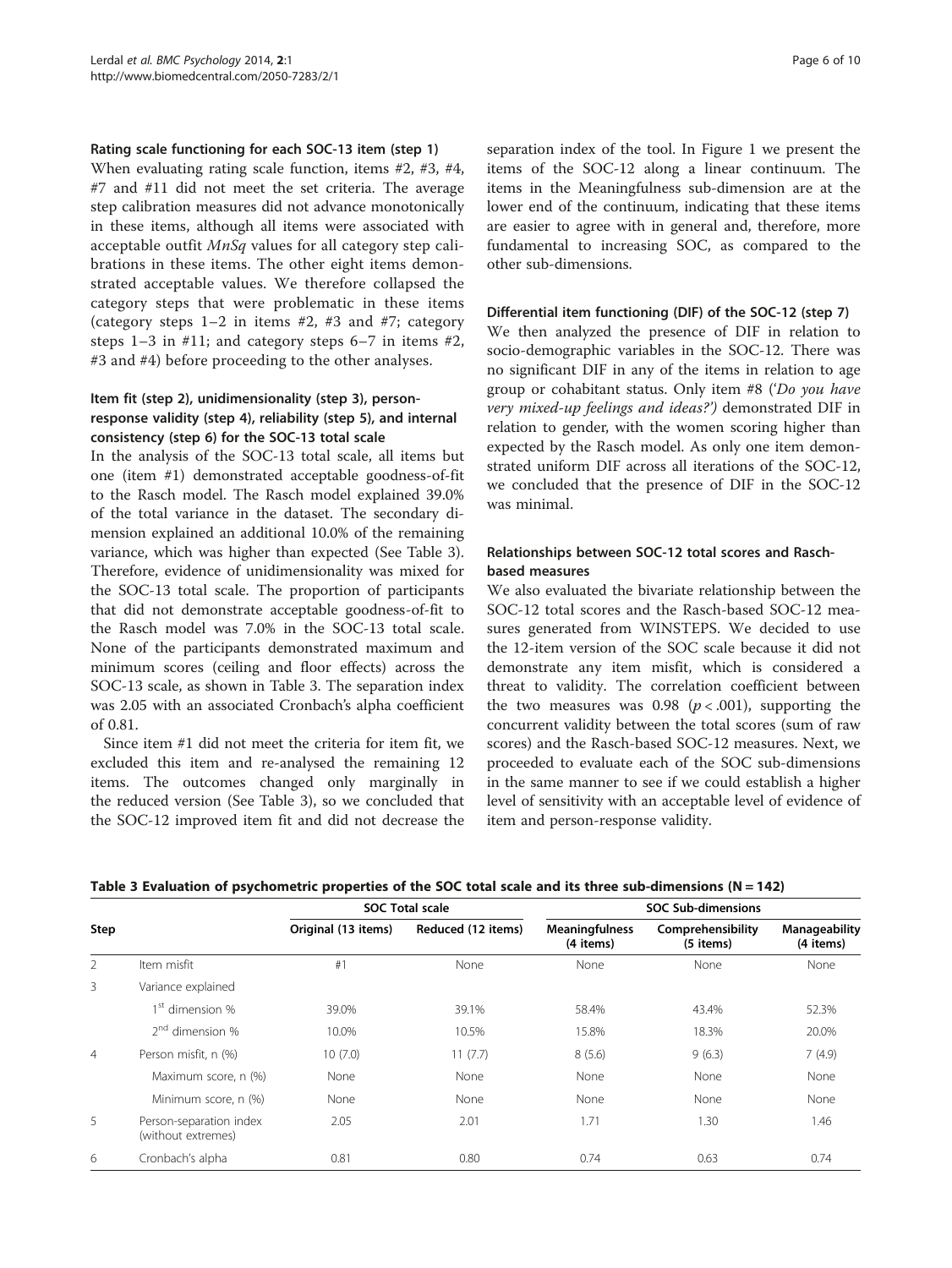All items demonstrated acceptable goodness-of-fit to the Rasch model in the SOC sub-dimensions. The PCA for

Item fit to the Rasch model and unidimensionality (steps

2 and 3) for the SOC sub-dimensions

the SOC sub-dimensions is presented in Table [3.](#page-5-0) The Rasch model explained between 43.4% and 58.4% of the total variance in each of the sub-dimensions, which was generally higher than the variance explained in the full

<span id="page-6-0"></span>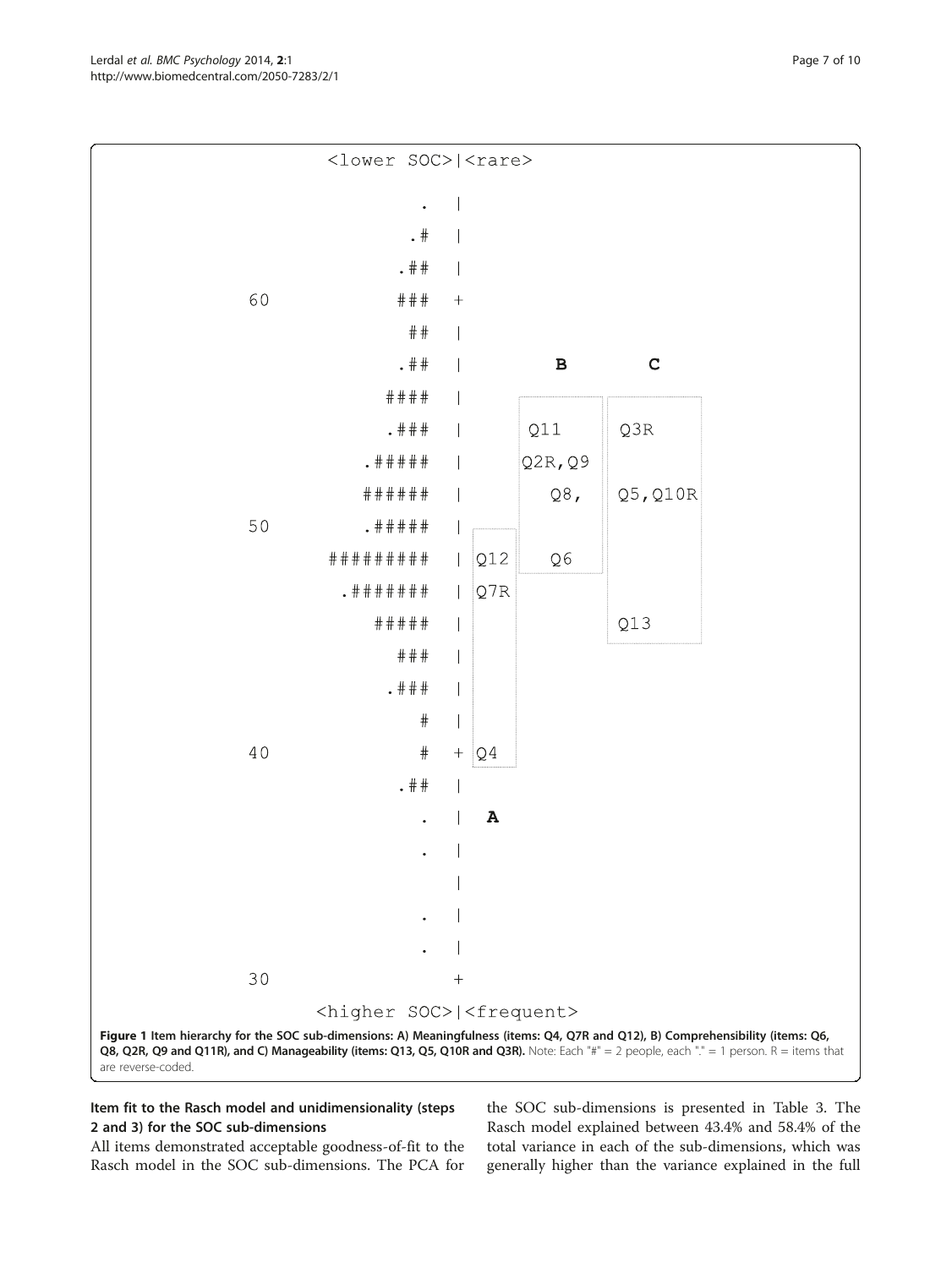scale. These proportions met the criterion of at least 50% for Meaningfulness and Manageability, but not for the Comprehensibility sub-dimension. In addition, the secondary component, which was expected to be < 5%, explained an additional 15.8% to 20.0% of the variance, thereby suggesting some degree of multidimensionality in all three of the sub-dimensions. Therefore, as with the full SOC-13 scale, evidence of unidimensionality was mixed for the SOC sub-dimensions.

## Person-response validity and reliability (steps 4 and 5) and internal consistency (step 6) for the SOC subdimensions

Of the 142 SOC-13 surveys, between 4.9% and 6.3% of the participants did not demonstrate acceptable goodness-offit to the Rasch model on the three SOC sub-dimensions. As the number of participants not demonstrating acceptable fit was small  $(6 < n < 10)$ , we did not perform any statistical comparisons of the participants with and without misfit. None of the participants demonstrated maximum and minimum scores (ceiling and floor effects) across the SOC sub-dimensions (Table [3](#page-5-0)).

The person-separation index in the SOC sub-dimensions ranged from 1.30 to 1.71, where the sub-dimension Meaningfulness was the only subscale sensitive enough to detect the minimum of two distinct levels of SOC in the sample. The Rasch-equivalent Cronbach's alpha coefficients for the SOC sub-dimensions ranged from 0.63 to 0.74.

The results of the SOC sub-dimensions generated mixed evidence of validity and reliability. Because the separation index of the SOC sub-dimensions Comprehensibility and Manageability was lower than 1.5, these sub-dimensions were not able to distinguish any distinct levels of SOC in the sample and, therefore, were not functioning as reliable scales.

## **Discussion**

This is the first study to assess the SOC-13 scale using Rasch analysis in a sample of persons with health problems, in this case persons with morbid obesity. The results of the unidimensionality analyses indicated that a 12-item version of the SOC with item #1 deleted improved item fit to the Rasch model and increased the explained variance of the first factor without reducing the separation index. Thus, an optimal measure of SOC among persons with morbid obesity would best be generated from a SOC-12 scale rather than from the original 13-item scale.

The sub-dimensions did not have any items with poor fit to the Rasch model, but demonstrated lack of unidimensionality in our sample. However, this may be related to the theoretical definitions of the sub-dimensions, which cover relatively abstract subjective phenomena that are difficult to operationalize and measure clearly. It is always a balance between theory and empirical findings when

these perspectives do not fit: Do we find the source of the observed discrepancy in the empirical data or in the theory? We therefore suggest further studies with other samples using Rasch models to explore whether the findings in this study are generic findings or related to this specific sample.

Among the sub-dimensions, Meaningfulness showed the best psychometric properties with a large proportion of explained variance for the first factor, but still with an imprecision in the generated measures, indicated by the low separation index. Antonovsky described Meaningfulness as the most important SOC sub-dimension (Antonovsky [1987\)](#page-8-0). We have not found any study that has examined the separation index of the different SOC sub-dimensions.

Similar to Hagquist and Andrich's study ([2004](#page-8-0)), our study indicated that the responses on items #2, #4, #7 and #11 did not advance monotonically. In contrast to their study, item #3 also did not advance monotonically in the present study while responses on items #5, and #6 did advance monotonically in our study. A possible explanation for the differences between the studies may be related to differences in the characteristics of the study samples, i.e. healthy persons versus persons with morbid obesity. Furthermore, other studies have shown that responses on scales with as many as seven categories may not advance monotonically as assumed and intended (van Nes et al. [2009\)](#page-9-0). Antonovsky recommended which 13 items from the SOC-29 should be included in a SOC short form (Antonovsky [1987](#page-8-0)), but the rationale for selecting these specific items is unclear. Perhaps other items from the original SOC-29 would be psychometrically more suitable for inclusion in an SOC short form?

Findings from our study indicate that the SOC-12 total scale was able to separate persons into three groups while none of the sub-dimensions were able to separate the persons into more than two groups. Except for the Comprehensibility sub-dimension, which had a medium low Cronbach's alpha value, the other sub-dimensions showed acceptable reliability consistent with other studies reporting Cronbach's alpha values ranging from 0.68 to 0.92 (Eriksson and Lindstrom [2005](#page-8-0)). All three subdimensions demonstrated a high level of imprecision in the generated measures, as indicated by the low separation index. Therefore we should be cautious when using the sum scores from the sub-dimensions as absolute measures of the individual since the imprecision of the analyses of the Comprehensibility and Manageability sub-dimensions do not adequately distinguish persons with different levels of these constructs. Using the SOC-12 total score may provide a higher degree of precision, at least for group-level comparisons. A method to improve precision in measurement may also be to add valid items to a short scale that are spread out along the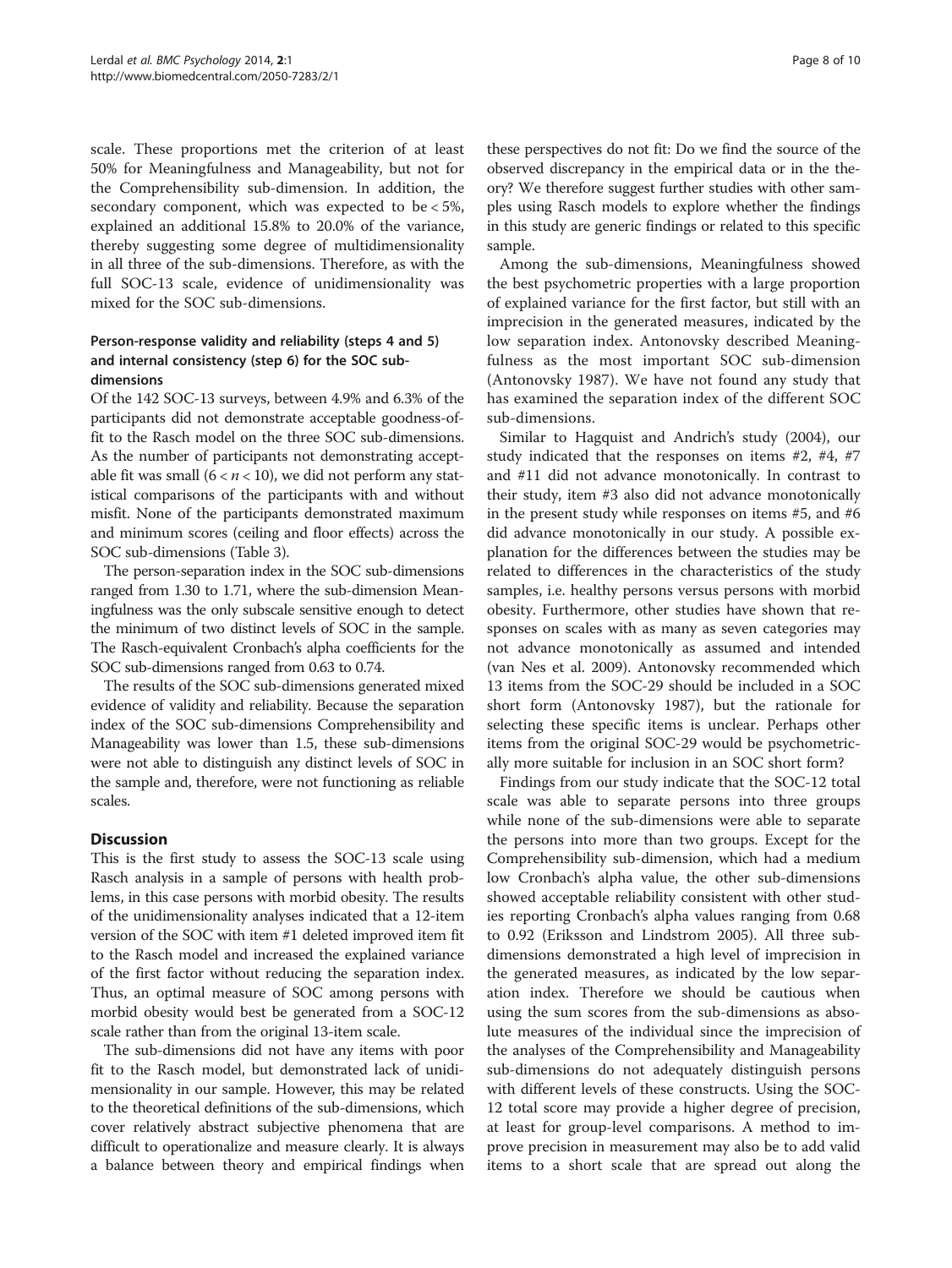<span id="page-8-0"></span>continuum. As the SOC-13 was derived from the longer SOC-29, and the items for each sub-dimension are not perfectly matched to cover the sample distribution (See Figure [1\)](#page-6-0), there may be good options for adding items from the larger pool of items to improve the precision of the sub-dimension measures.

All three SOC sub-dimensions and the SOC-12 showed acceptable person-response validity with a relatively low proportion of persons whose responses failed to demonstrate acceptable goodness-of-fit values. This suggests that the measures generated were not biased or invalid in this sample, and could therefore be used as valid measures. The DIF on item #8 between male and female participants showed that relative to other items, females scored highly more easily, i.e. that they were less likely to '…have mixedup feelings and ideas' than the men. Nonetheless, DIF on this single item was not considered a serious threat to validity.

The study has several limitations. A larger sample would have allowed us to conduct more in-depth analysis of subgroups, e.g. item DIFs in relation to relevant clinical factors such as body mass index. Furthermore, disease-specific information, such as BMI and comorbid conditions, was not collected from participants. These factors may be useful to evaluate in relation to SOC in future studies. In addition, this study did not include a comparison group of normal weight individuals, and therefore, it is not clear whether the findings are specific to those with morbid obesity or to the Norwegian version of the SOC. Finally, this study uses a Norwegian translation of the SOC, and although it was translated using a standard approach, it has not been previously described or validated. To our knowledge, this is the first study assessing the psychometric properties of the Norwegian version of the SOC.

#### Conclusion

This study showed that a 12-item version of the SOC scale has better psychometric properties than the original SOC-13 in a sample of persons with morbid obesity. The study revealed psychometric weaknesses with the SOC sub-dimensions, in particular Comprehensibility and Manageability, which indicate that further development of these sub-dimensions is needed. Using a Rasch analysis approach to evaluate scores from the SOC-29 in a large sample may be helpful in identifying additional items for the different sub-dimensions with better psychometric properties.

#### Abbreviations

DIF: Differential item functioning; PCA: Principal components analysis; SOC: Sense of coherence.

#### Competing interests

No conflicts of interest to declare.

#### Authors' contribution

AL participated in designing the study, interpreting the data and drafting the manuscript. MSF was the principal investigator, was responsible for designing the study and data collection, and also drafted and revised the manuscript. TB participated in the acquisition of data and analysed the data. CLG participated in analysing and interpreting the data and revised the manuscript, AK analysed and interpreted the data, and drafted the manuscript. All authors read and approved the final manuscript.

#### Acknowledgments

The study was funded by Research and Service Development at the Norwegian Centre for Patient Education, Oslo University Hospital; and Department of Gastroenterology, Oslo University Hospital, Oslo, Norway.

#### Author details

<sup>1</sup> Lovisenberg Diakonale Hospital, Oslo, Norway & Department of Nursing Science, Institute of Health and Society, Faculty of Medicine, University of Oslo, Oslo, Norway. <sup>2</sup> Department of Nursing, Science, Institute of Health and Society, Faculty of Medicine, University of Oslo, Oslo, Norway. <sup>3</sup>Oslo and Akershus University College of Applied Sciences, Faculty of Health Sciences, Department of Occupational Therapy, Prosthetics and Orthotics, Oslo, Norway. <sup>4</sup> Lovisenberg Diakonale Hospital, Oslo, Norway & Lovisenberg Diakonale University College, Oslo, Norway. <sup>5</sup>Department of Neurobiology, Care Sciences and Society, Karolinska Institutet, Stockholm, Sweden.

#### Received: 27 October 2013 Accepted: 8 January 2014 Published: 21 January 2014

#### References

- Abiles, V, Rodriguez-Ruiz, S, Abiles, J, Mellado, C, Garcia, A, Perez De La, CA, et al. (2010). Psychological characteristics of morbidly obese candidates for bariatric surgery. Obesity Surgery, 20(2), 161-167.
- Antonovsky, A. (1987). Unravelling the mystery of health. San Francisco: Jossey-Bass.
- Bergman, E, Malm, D, Karlsson, JE, & Bertero, C. (2009). Longitudinal study of patients after myocardial infarction: sense of coherence, quality of life, and symptoms. Heart & Lung, 38(2), 129–140.
- Bond, TG, & Fox, CM. (2001). Applying the Rasch model: Fundamental Measurement in the Human Sciences. Mahawah, New Jersey: Lawrence Erlabum Associates.
- Bond, TG, & Fox, CM. (2007). Applying the Rasch Model: Fundamental Measurement in the Human Sciences (2nd ed.). Mahwah, New Jersey: Lawrence Erlbaum Associates, Inc.
- Dixon, JB. (2010). The effect of obesity on health outcomes. Molecular and Cellular Endocrinology, 316(2), 104–108.
- Eriksson, M, & Lindstrom, B. (2005). Validity of Antonovsky's sense of coherence scale: a systematic review. Journal of Epidemiology & Community Health, 59(6), 460–466.
- Eriksson, M, & Lindstrom, B. (2006). Antonovsky's sense of coherence scale and the relation with health: a systematic review. Journal of Epidemiology & Community Health, 60(5), 376–381.
- Fisher, W. (1992). Reliability statistics. Rasch measurement transactions, 6(3), 238.
- Forsberg, KA, Bjorkman, T, Sandman, PO, & Sandlund, M. (2010). Influence of a lifestyle intervention among persons with a psychiatric disability: a cluster randomised controlled trail on symptoms, quality of life and sense of coherence. Journal of Clinical Nursing, 19(11–12), 1519–1528.
- Guillemin, F, Bombardier, C, & Beaton, D. (1993). Cross-cultural adaptation of health-related quality of life measures: literature review and proposed guidelines. Journal of Clinical Epidemiology, 46(12), 1417–1432.
- Hagquist, C, & Andrich, D. (2004). Is the Sense of Coherence-instrument applicable on adolescents? A latent trait analysis using Rasch-modelling. Personality and Individual Differences, 36, 955–968.
- Hittner, JB. (2007). Factorial invariance of the 13-item Sense of Coherence scale across gender. Journal of Health Psychoogy, 12(2), 273–280.
- James, WP. (1998). What are the health risks? The medical consequences of obesity and its health risks. Experimental and Clinical Endocrinology & Diabetes, 106(Suppl 2), 1–6.
- Kottorp, A, Bernspang, B, & Fisher, AG. (2003). Validity of a performance assessment of activities of daily living for people with developmental disabilities. Journal of Intellectual Disability Research, 47(Pt 8), 597–605.
- Langeland, E, Riise, T, Hanestad, BR, Nortvedt, MW, Kristoffersen, K, & Wahl, AK. (2006). The effect of salutogenic treatment principles on coping with mental